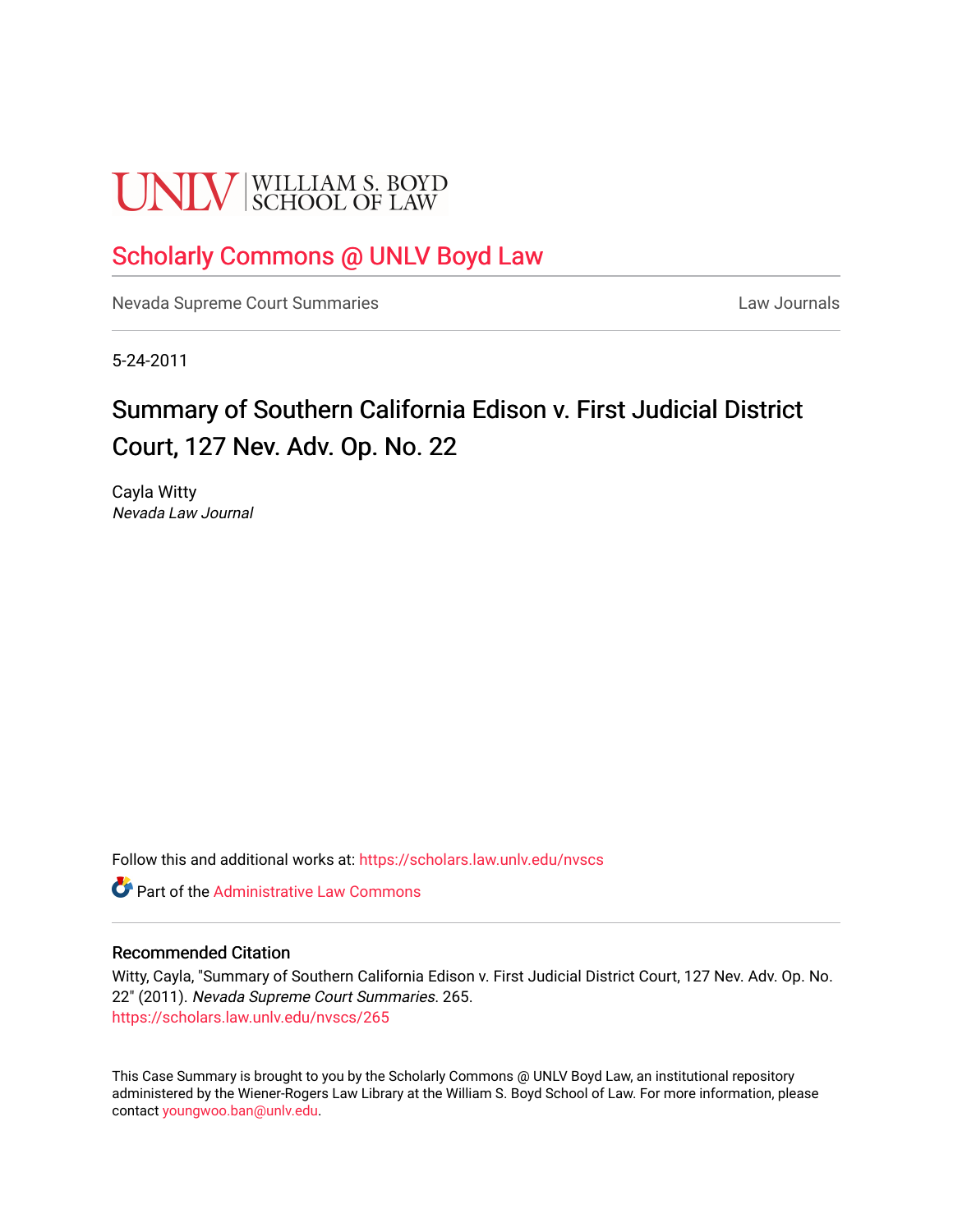*S. Cal. Edison v. First Judicial Dist.*, 127 Nev. Adv. Op. No. 22 (May 26, 2011) 1

## ADMINISTRATIVE LAW – JUDICIAL REVIEW OF NEVADA TAX COMMISSION

### **Summary**

A petition for a writ of mandamus challenging whether the district court hears use tax refund claims as independent actions, requiring de novo review, or as a petition for judicial review under NRS Chapter 233B, which is more deferential to the Nevada Tax Commission"s prior decision.

## **Disposition/Outcome**

The Supreme Court of Nevada granted Southern California Edison"s petition, because, even though the Court held that a petition for judicial review was the correct process for hearing challenges to the Nevada Tax Commission"s decisions on sales and use taxes, the Nevada Tax Commission led Southern California Edison to believe it would receive de novo review should it appeal to the district court. Therefore, the Court held that the Nevada Department of Taxation could not request that Southern California Edison go through a petition for judicial review, and mandamus relief was appropriate.

# **Factual and Procedural History**

Southern California Edison ("Edison") filed for refunds on use taxes paid between March 1998 and December 2000. The Nevada Department of Taxation ("Department") denied Edison"s requests, and Edison appealed to the Nevada Tax Commission ("Commission"). An administrative judge upheld the Department"s denial, and, again, Edison appealed to the Commission. The Commission"s final decision also denied the refunds.

Edison then filed a complaint in the First Judicial District of Nevada. Edison argued that NRS 372.680 provided it with the right to a trial de novo in the district court on this issue, and that the Administrative Procedures Act ("APA"), codified in NRS Chapter 233B, did not apply.

The Department filed a motion to dismiss, as it argued that the APA does apply, and the action should have been filed as a petition for judicial review and not a trial de novo. The District Court denied the motion to dismiss, but decided that the action would proceed as a petition for judicial review, not a trial de novo as it was filed.

Edison then filed this petition for a writ of mandamus, and the District Court stayed any action until the Supreme Court of Nevada resolved the petition.

 $\overline{\phantom{a}}$  $1$  By Cayla Witty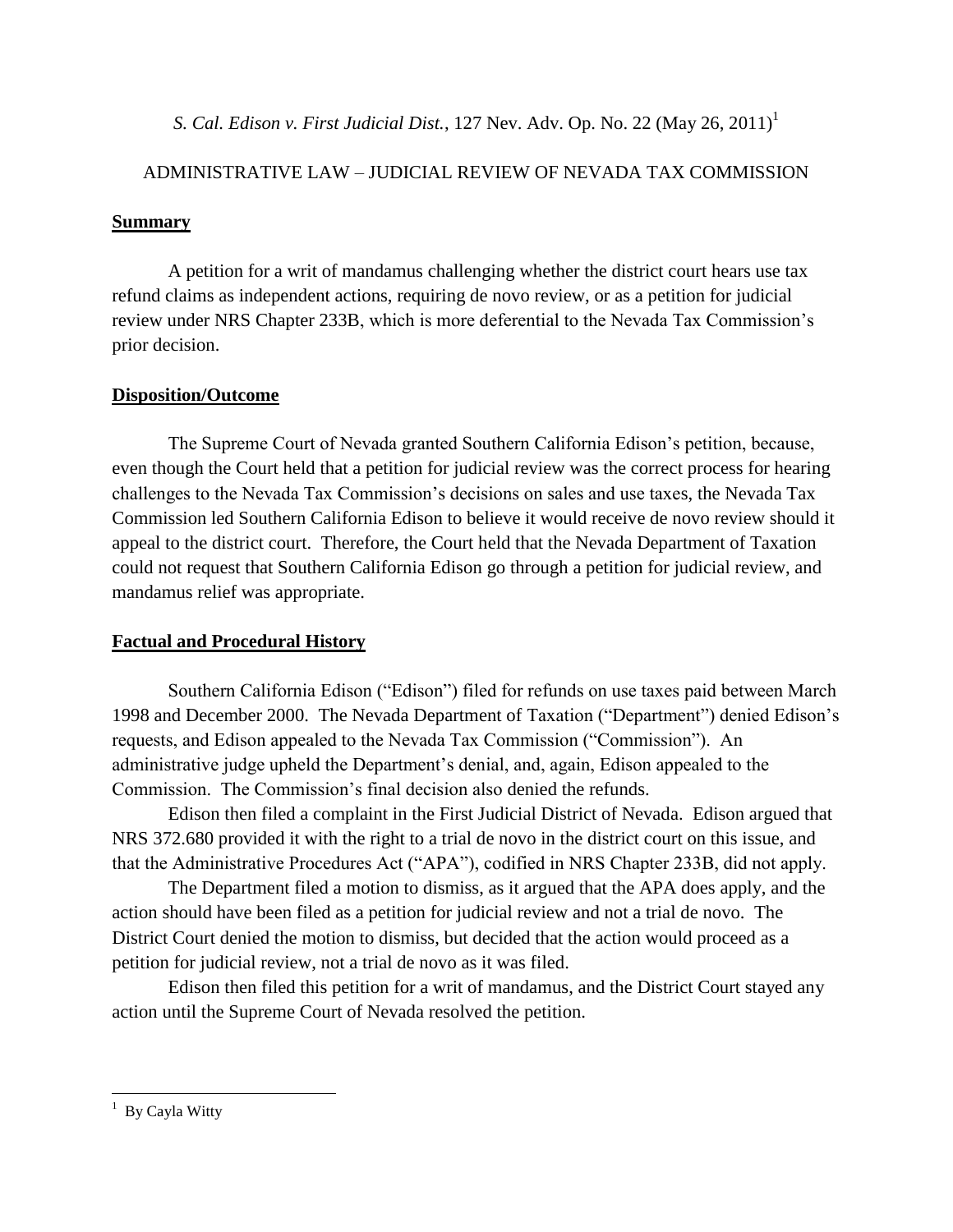#### **Discussion**

 $\overline{\phantom{a}}$ 

Chief Justice Hardesty, writing for the unanimous Court, noted that a writ of mandamus is an extraordinary remedy. To compel an action, "the law requires . . . a duty resulting from an office or where discretion has been manifestly abused or exercised arbitrarily or capriciously."<sup>2</sup> The Court has full discretion in hearing petitions for a writ of mandamus, but the burden is on the petitioner to present an important issue of law that needs clarification, and the petitioner must show that this remedy is needed.

Edison argued that the important issue before the Court was the issue of how the district courts treat challenges to the Commission's decisions. The Department presented inconsistent positions with regard to petitions for judicial review and the availability of a trial de novo in the district courts. Edison argued that to ensure all taxpayers are treated consistently the Court must hear its petition.

The Court noted that the Department's policy toward such actions was both inconsistent and unclear. Due to this confusion, the Court decided to clarify the proper action for a tax refund claim.

#### *Whether taxpayer can file a complaint in district court or is required to petition for judicial review when challenging a decision of the Commission*

There are two applicable statutes governing the filing of an action in a tax refund action: NRS  $372.680^3$  & NRS Chapter  $233B$  – specifically §§  $233B.130$  and  $233B.135$ . NRS  $372.680$ establishes a right of action against the Department for a disallowed refund claim. This statute, however, does not clarify the nature of the action to be taken. In *Saveway v. Cafferata*, a statute similar to NRS 372.680 was held to provide the right to a trial de novo. However, NRS Chapter 233B provides a more deferential standard of review for Commission decisions. Also, both statutes had been amended since the *Saveway* case.

In looking at the Administrative Procedures Act, the Court found that NRS Chapter 233B was amended to provide clearer procedural requirements for administrative adjudication and judicial review. There were administrative entities expressly exempted from the controls of Chapter 233B, but the Commission was not one of them. This post-*Saveway* revision expressly removed the option of a trial de novo, and established the petition for judicial review as the exclusive means of judicial action concerning a final decision in a case involving the Commission. NRS 360.245 was also amended to clarify that the Commission"s decisions were a final decision for the purposes of judicial review. The Court, in reading these sections together, decided that it was the intent of the Legislature that the final decisions of the Commission were to subject to NRS Chapter 233B.

<sup>&</sup>lt;sup>2</sup> Redeker v. Dist. Ct., 122 Nev. 164, 167, 127 P. 3d 520, 522 (2006); see also NEV. REV. STAT. § 34.160 (2007).

<sup>&</sup>lt;sup>3</sup> NRS Chapter 372 deals generally with tax and revenue schemes in the state of Nevada.